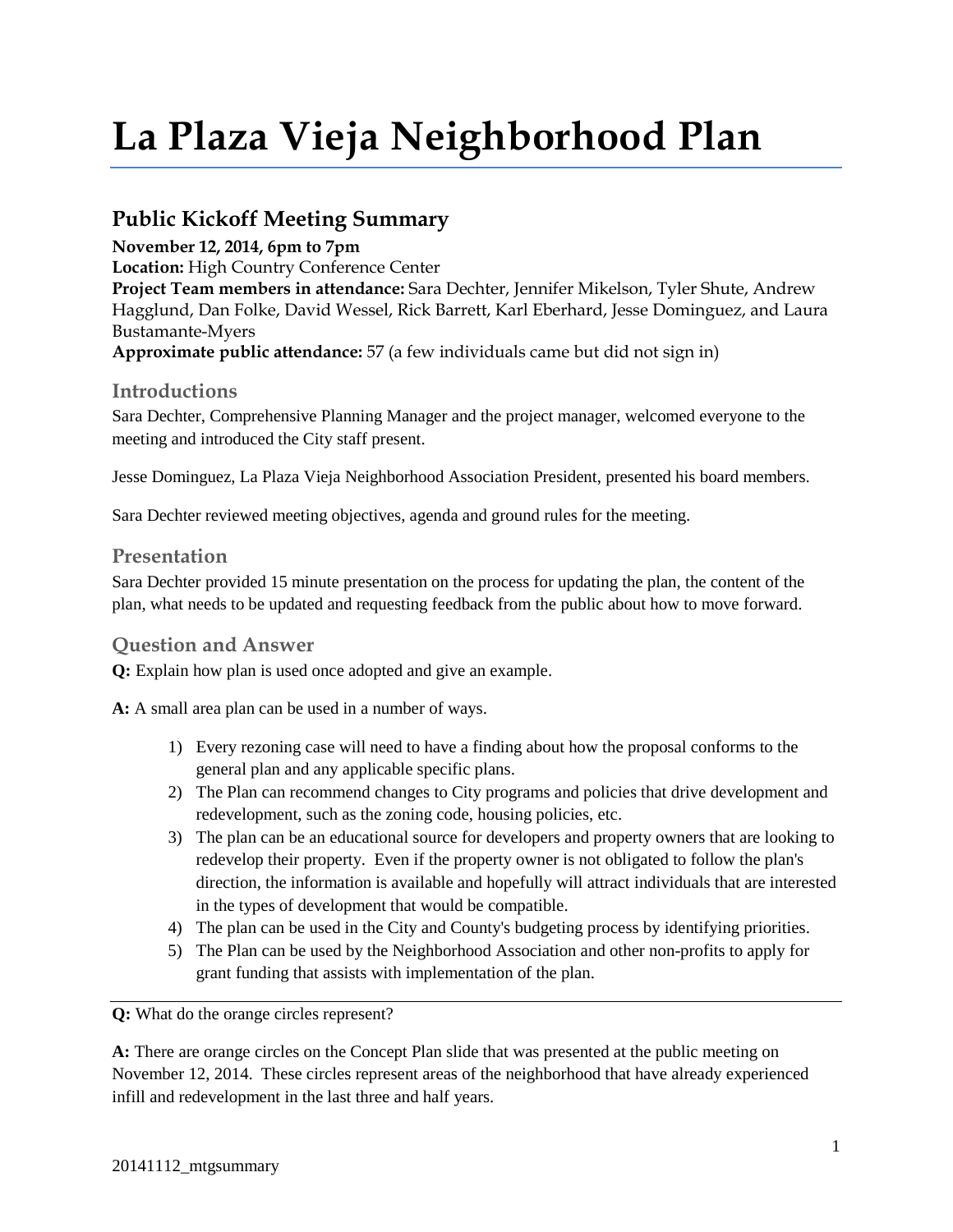**Q:** Who is responsible for deciding what is a historic building? How to deal with demolition of historic properties?

**A:** Typically, consultants hired by the property owner assess and evaluate properties as to whether or not they are historic through the preparation of a Cultural Resource Study. Any property can be demolished – property owners have the right to demolish their buildings. Whether or not it is historic, only affects the level of documentation required. If it is significant and if it has integrity, a Phase II Cultural Resource Study is required which entails complete documentation of the building prior to demolition. There is a one-year demolition delay provision if the City Council wishes to save a building from demolition.

#### **Q:** Will the plan include Coconino Ave?

**A:** Yes. The Neighborhood Plan has always included the Houses along Upper and Lower Coconino Ave. For some reason, the 2011 concept plan did not include a concept for the part of the neighborhood that is north of the railroad tracks. That will be a part of updating this document as we move forward

**Q:** How much involvement does the Council have in developing and approving this plan?

**A:** Throughout the process, the Council will receive reports on the progress and strategies for the project and we can hold working sessions for them at any time. There will be a working session with the Planning and Zoning Commission during the 90 day comment period and we can have an earlier one at any time in the process. For the plan to be adopted there will be two Planning and Zoning Commission Hearings and then they will make a recommendation to the City Council. The City Council will have a hearing on the plan and will adopt it by resolution, which only needs one reading.

#### **Q:** What are the streets/boundaries of this plan?

**A:** The northern boundary of the plan area is the alley north of Coconino Ave. The western boundary runs along the northern edge of the Mill Pond Apartments property and the western side of Arrowhead Village. South of Arrowhead Village, the western boundary follows Blackbird Roost. The southern boundary is Route 66 between Blackbird Roost and Milton. The eastern boundary is S Milton Road.

**Q:** Where is the floodplain in the area?

**A:** The floodplain is defined by the Clay Ave Wash, which enters the neighborhood at the SW corner of Clay Ave and Milton Rd and passes though the neighborhood on the south side of the McCracken Building, along McCracken Road and through the Arrowhead Village Mobile Home Park. The one hundred year floodplain impacts the neighborhood very broadly south of Clay Ave, but if the larger Rio de Flag process moves forward it would be significantly reduced. Maps of floodplain conditions can be provided at the January workshops.

**Q:** How was the boundary drawn, particularly the jog around Arrowhead Village?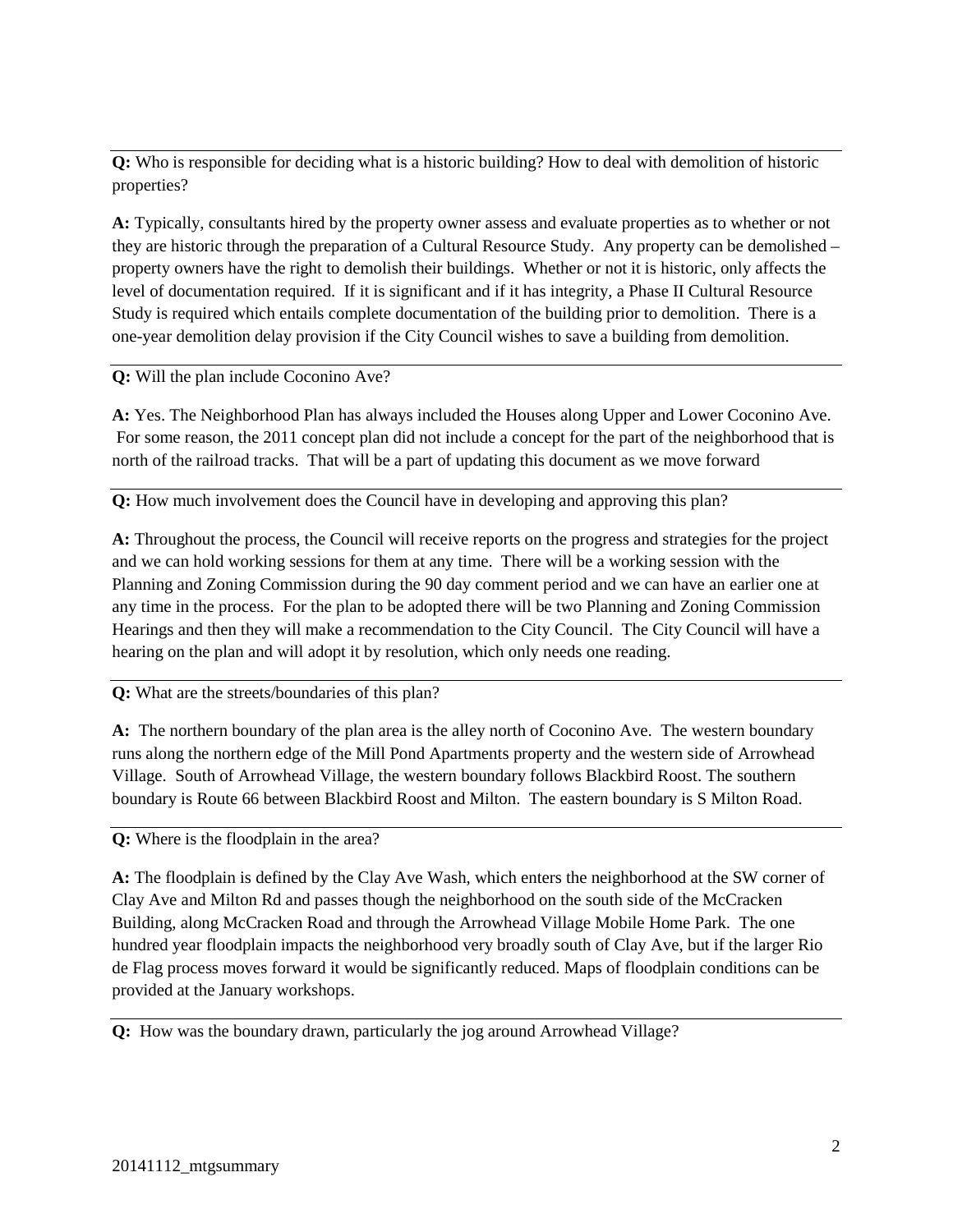**A:** Jesse Dominguez explained the neighborhood had determined the boundary through public involvement. Arrowhead Village was considered part of the neighborhood by participants but there was less concern about including the Saga Inn or the adjacent auto parts store.

**Q:** Can someone talk about/explain the proposed crossing under the railroad that would connect Florence and Walnut?

**A:** The Florence-Walnut bicycle and pedestrian tunnel has funding but the estimate from the railroad on the cost of the work means there is a \$900k shortfall for the project. The City is working with BNSF to reduce the funding gap and there is some FUTS funding that just passed with the sales tax election (Prop 406) that can be used to fund this project.

**Q:** Based on what you said before, the plan doesn't have a legal basis; it's more an advertisement for what is desired?

**A:** It is both. There is a legal requirement for rezoning cases, annexations and conditional use permits to have a finding about conformance with the specific plan, but in other cases it would just be advisory and would not obligate the City or a property owner to follow it. At the same time, having a clear statement on desired conditions and compatibility will help to get attention from developers and property owners to promote good outcomes for the community.

**Q:** How/when does this plan have teeth?

**A**: Neighborhood or specific plans can be used in a number of ways. The plan is used to assist in land use decisions. For example in order to approve a rezoning request a finding that the request is consistent with both the general plan and any applicable specific plans is required. Neighborhood plans can also lead to development regulations. As shown in the "planning pyramid", development regulations found in the Zoning Code can implement goals and policies found in the general plan and a specific plan. As you move down the pyramid the goal, policy or regulation should be more specific. This can be tricky in Arizona with potential Proposition 207 issues. Specific plans can be used to set budget priorities based on goals and policies. Finally, adopted specific plans can assist with grants. Often applications will score higher if they are implementing an adopted plan.

**Q:** When did they change the height limit from 2-3 stories?

**A:** Staff present was not certain about when the current entitlements related to building height were put into place. Since 2006, it has become more difficult in Arizona to reduce private property entitlements that come from the Zoning Code without a willing property owner. The current maximum building height in the Highway Commercial (HC) zone is 60 feet, and in R1N - which is the primary zoning north of Clay Ave. - it is 35 feet.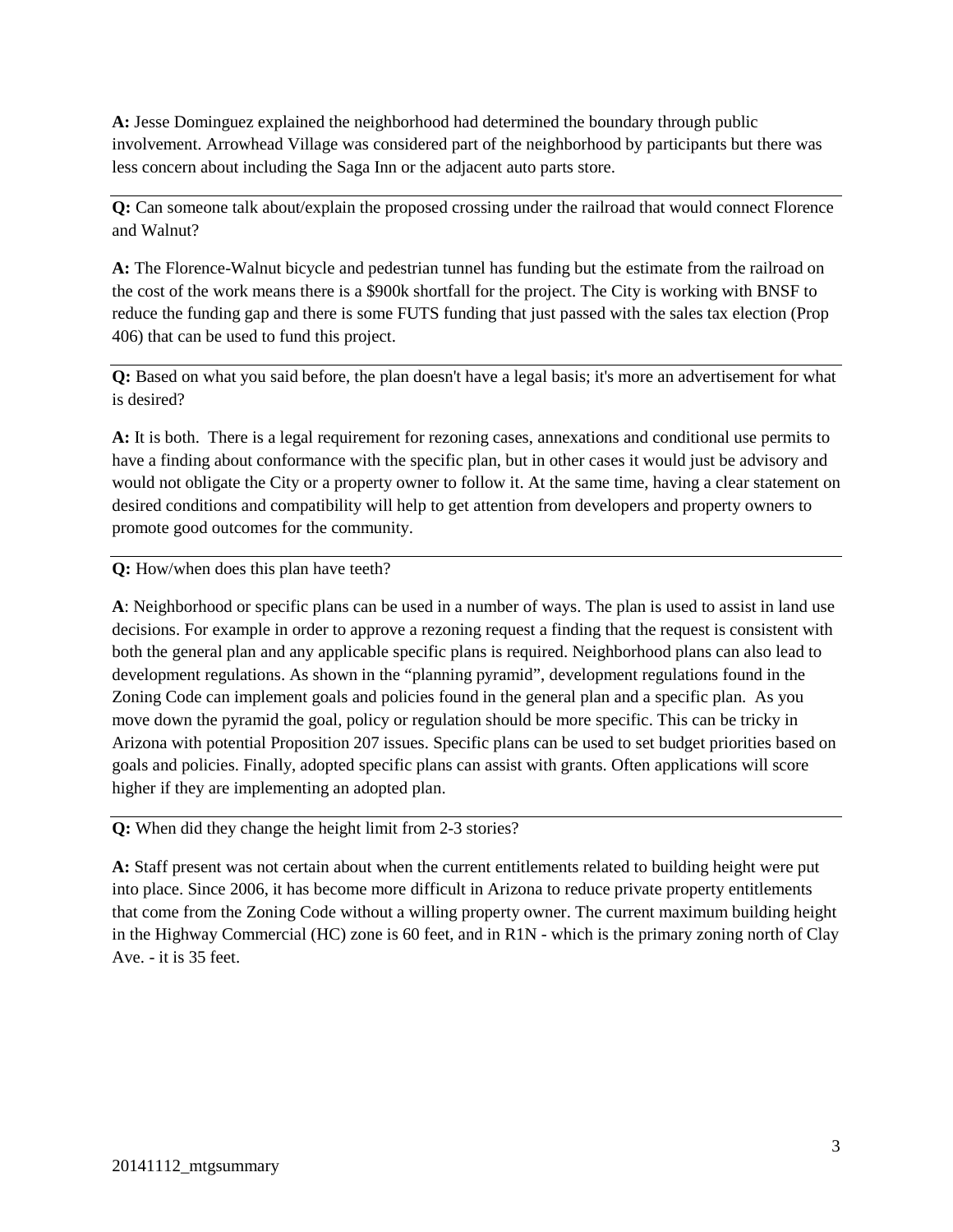# **Poster Session**

Members of the public and staff broke out around the room to comment on goal and policy recommendations and the concept plan from the 2011 plan. They provided handwritten comments as well as red and green dots to indicate their questions, concerns and preferences about how the City should update the plan.

#### **Comments about Goals & Policies**

## GP1 posters - Preserve, Redevelop, & Infill with Appropriate Architecture + Create Housing Milestones & Standards

- 1. How can commercial development address desired services?
- 2. No "net loss" of affordable housing units as a result of multi-family development
- 3. Any infill incentives must be accompanied by permanently deeded affordable units
- 4. Limit size of boarding house student development in keeping with goal of increasing percentage of home ownership.
- 5. Incentivize single family owner-occupied homes (preference for historic).
- 6. Land Trust
- 7. Overlay District: ok as long as it doesn't squeeze longtime residents out or create gentrification. Encourage home ownership.

#### GP2 posters – Integrate Appropriate Urban Design + Increase Pedestrian Safety

- 1. Ped crossing at Clay Ave and Malpais.
- 2. Grade crossing  $=$  less costly than tunnel
- 3. Skybridge from Butler/Clay across Milton
- 4. Ped/bike tunnel would greatly improve transportation. Agree!
- 5. School zone speed limit restrictions on Clay Ave at Haven Montessori School (I know it's a private school, but…)
- 6. Minimize cut-through traffic
- 7. Consider impacts of new/changing bus lines.
- 8. We do need ped crossings over Milton for older people and children. Crossing Milton right now is taking a high risk on your life.

#### GP3 posters – Build Upon Neighborhood Safety + Build Upon Neighborhood

- 1. SBDC no longer exists. Identify other partners.
- 2. Pedestrian friendly: Need to make certain neighborhood residents can safely cross old Rt. 66. That is needed in order for the area to be pedestrian friendly. Also, need to address traffic cutting through neighborhood to avoid Milton.
- 3. Hard curbs would make walking easier.
- 4. Discourage auto cut-thrus but encourage bikes and peds. Agreed!
- 5. Design and/or disallow "alley" only access to residents.
- 6. Money spent on roundabouts could have been better directed. They are silly in such a small neighborhood with low traffic flow.
- 7. There are no yield signs! (at roundabouts)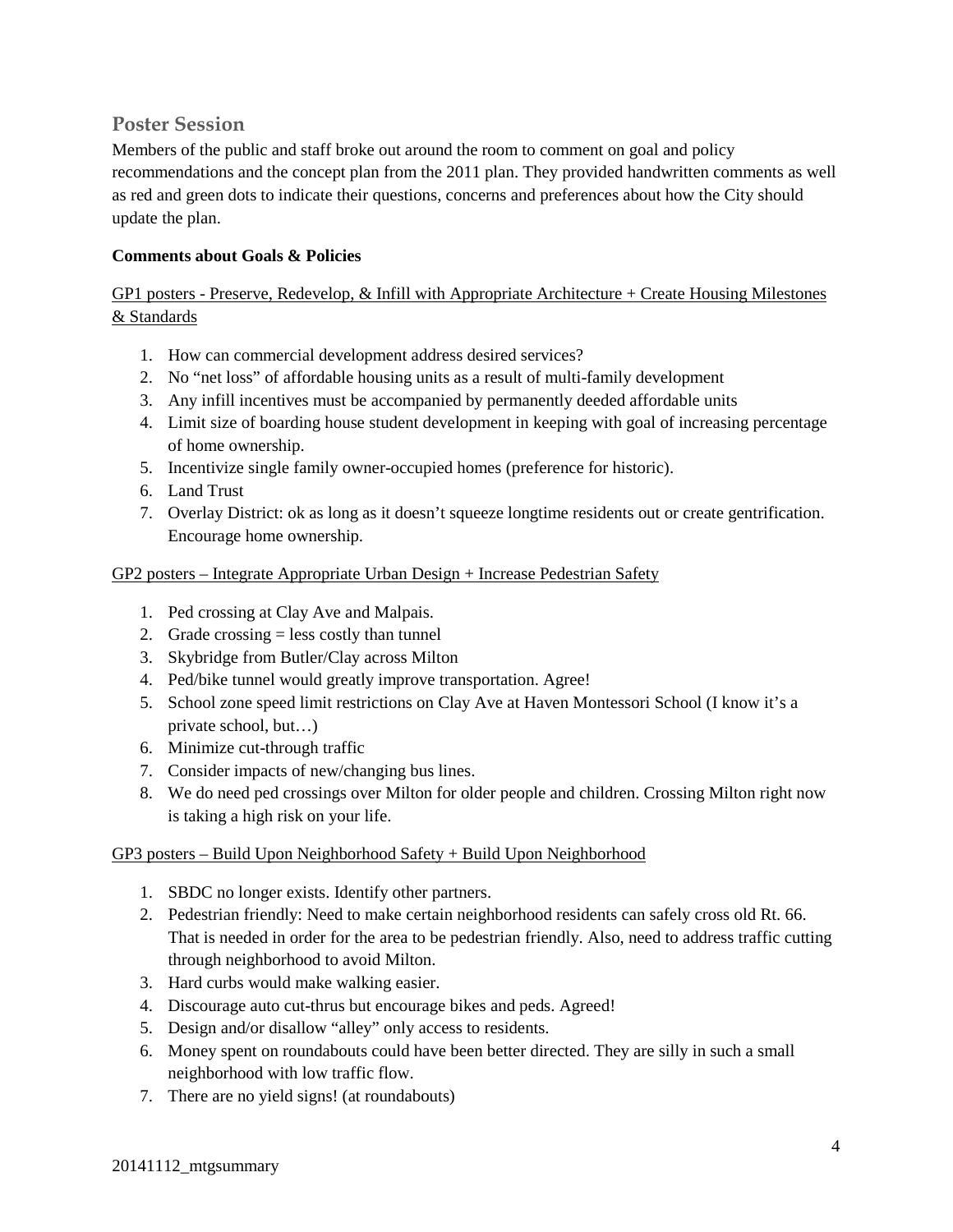8. Community center: Fire station by Natural Grocers?

GP4 posters – Encourage Economic Development + Enhance Parks Maintenance, Design, & Connection

- 1. Keep Clay Ave as collector not main arterial.
- 2. Make it safe for children to cross Clay Ave to get to the park. Excessive vehicular speed and traffic due to vehicles cutting through neighborhood.
- 3. Important to get safe railroad crossing for pedestrians at Tombstone to Lower Coconino.
- 4. How dense? What do the residents believe will be "commercial" that is appropriate? Small cottage industry ok.
- 5. I don't like it. I feel that older residents are being squeezed out. Me too.

#### GP5 posters – Encourage Sustainability Projects + Boost Environmental Services with Local Projects

- 1. Can developers support pedestrian access and improvements (such as bridge funding with impact funds)?
- 2. Possible community garden at Milton & W Phoenix.
- 3. Can we include such sites (community gardens) on concept map?
- 4. Update drainage across Clay Ave at Malpais. Culvert is needed.
- 5. Work with NAU student orgs to help in clean up.

#### **Comments about Concept Map**

- 1. Commercial/Mixed Use: concerned about the height of what would be allowed. Some commercial could "dwarf" the neighborhood and increase traffic.
- 2. Need traffic controls and landscaping
- 3. People are not obeying the arrow signs (at roundabouts)
- 4. The roundabouts' lack of stop signs = conflicts with people and playing children
- 5. Overlay ownership, (private, BNSF, city) existing zoning rights, flood plain, and regional plan designation.
- 6. Can property owners downzone in the area between Clay and 66 and Malpais and Blackbird Roost to lessen the density of the wish? Is that an acceptable goal – Highway Commercial on Clay? Doesn't sound like a good idea.
- 7. Need a traffic study to see how many folks are entering neighborhood to avoid traffic backup at Milton and 66.

#### **Parking Lot Comments**

- 1. What are services residents want to see in redeveloped lots?
- 2. If someone comes to the city wanting to demo 2 historic single family properties, facilitate finding owners who want what exists.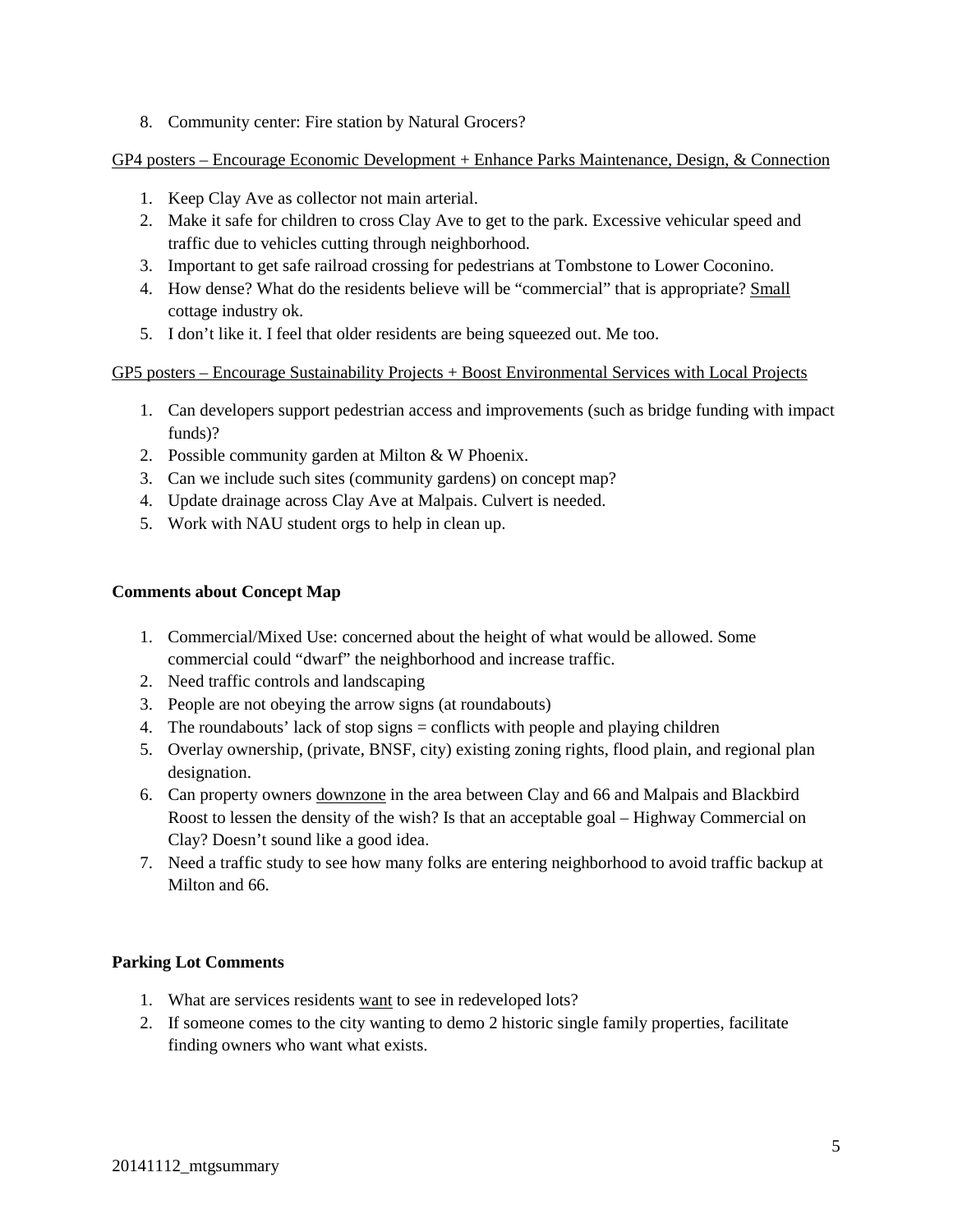#### **Dot Exercise for Goals & Policies**

Community Gardens: Establish community gardens with irrigation and composting—possibly incorporate into future community center space. Explore options of diverting and storing stormwater to use as irrigation for community gardens in correlation to the Clay Avenue Wash flood control project (Rio de Flag – Army Corp of Engineers).

**Commercial Corridors: Plan for and design Milton Road, Clay Avenue, Malpais and Blackbird • Roost as the commercial corridors in the neighborhood.** 

Designate:

Mixed-use density to include commercial, office and residential Zone and allow for live/work units; Streetscape with emphasis on pedestrian activities Public spaces including landscaping, public art and dark-sky friendly lighting Parking

Circulation access into and out of the neighborhood

Old Town Springs Park: The original Old Town Spring needs historical recognition. Design & install a more pedestrian friendly entrance from West Coconino Avenue. Add solar-powered dark-sky compliant lights inside the Ramada, powered by a motion

detector.

Replace the over-grown vegetation with slope tolerant northern Arizona deciduous trees and perennials.

Plant shade trees on the south perimeter of the play area.

The east side of the park, next to the old town spring, needs to be user friendly.

Add on-street parking, bicycle racks and street lights to ensure pedestrian safety and access.

Clay Avenue Ball Park:

Redesign parking to be more efficient

Allow pedestrian access from south

Shared parking with apartments to the south?

Install flushing toilet facilities (not a port potty)

Plant shade trees for playground area

Install dark-sky friendly lighting for evening games

Pedestrian Friendly: A pedestrian friendly environment encourages walking and biking, creates an attractive streetscape, and produces positive street activity to create a safe atmosphere that discourages crime.

Streetscapes: Work with the City of Flagstaff to enhance streetscapes, dark-sky friendly lighting and signage through City economic redevelopment or private property improvements. Streetscape improvements include, but are not limited to: curb, gutter, sidewalk repair or installations, crosswalks, street lights, street trees, planting strips and street furniture. Consider 'Green Infrastructure'.

Centrally Located Community Center: Establish a Community Center with meeting space for education and social events; a community garden shed and garden; and resources for local children, seniors and business growth. Actively research development opportunities as a standalone project or a component to a broader redevelopment project. La Plaza Vieja Neighborhood Association could assist with efforts by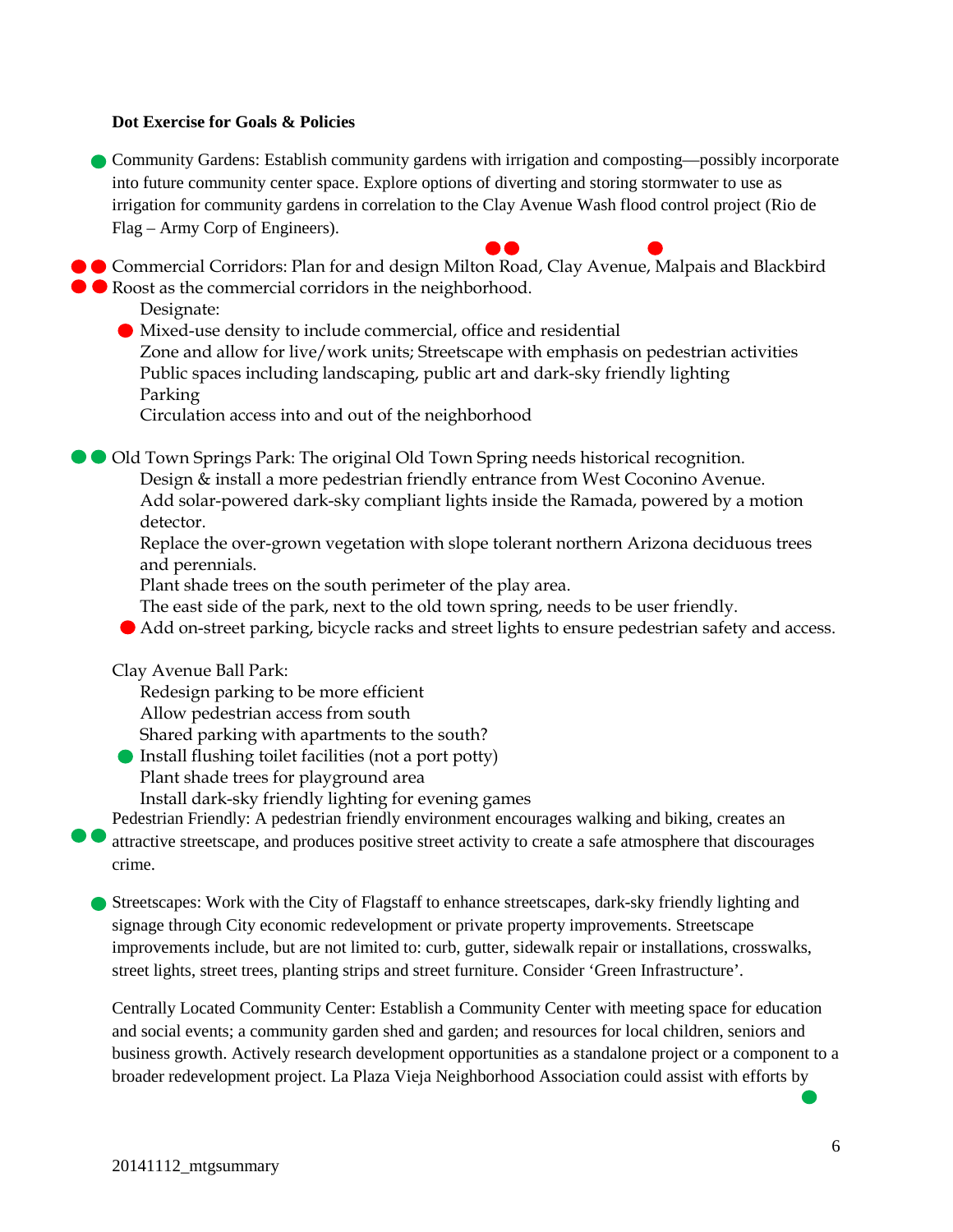establishing a business plans, exploring these options, and potential development partnerships. *Comment: Fire station by Natural Grocers?*

Gateways: Develop two gateways into the neighborhood at the corner of Milton Road and Clay Avenue and at Route 66 and Blackbird Roost– with landscaping and a "La Plaza Vieja" sign that reflects the culture of the community.

Active Public Participation: Through the use of Zoning Code regulation and the use of public participation, become the lead organization to which developers contact for neighborhood feedback and discussion on potential projects within the neighborhood to La Plaza Vieja.

FUTS Trails: Plan for FUTS extensions by a number of means, yet planning during the Rio de Flag flood control project planning, by the Army Corp of Engineers could ensure trails and streetscapes as part of this federal project.

**Enhance existing and future FUTS trails by:** 

FUTS Underpass at Florence needs to be a well-designed and beautiful bridge. Adapt Rio de Flag flood control project into landscaped FUTS trail through neighborhood. Create FUTS trail landscape buffer along railroad tracks.

Landscaping: Encourage private and public property landscape improvements with drought tolerant Northern Arizona trees and shrubs. The community members may be able to partner with local nurseries to work on annual end of year tree/plant donations & volunteer planting in conjunction with Neighborhood Beautification Days. See recommendation 7.2

Increase public art opportunities: Potential redevelopment project may present an opportunity for open artist's studio space and community art classes —working with Coconino Community College and Flagstaff Artists Coalition. Every Urban Design and Gateway project should incorporate public art.

Pedestrian crossing at Route 66 and Blackbird Roost: Route 66 is an Arizona Department of Transportation (ADOT) roadway, and designed for high traffic at high speed, thus crossing poses a personal risk. Many La Plaza Vieja residents cross at this location to access shopping and Northern Arizona University campus.

Railroad underground pedestrian passage at Florence: The planning for this passage is underway with the Flagstaff Urban Trail System (FUTS) Masterplan, and grant money has been secured to match local and federal money. BNSF Railway has indicated that the passage will be built when the Rio de Flag flood control project is going under the railroad tracks ¼ mile east of the Florence Street location.

At-grade BNSF crossing at Globe: Many people illegally cross at this location daily, and making the **C** crossing safe would benefit all involved. BNSF has indicated it would not pursue this type of crossing. The neighborhood has indicated it would prefer to leave this goal, as the illegal crossing will mostly remain a permanent fixture, and to make it a safer crossing would be in the best interest of all involved.

 $\bullet$  Milton Road under-crossing: An under-grade crossing of Milton for pedestrians and bicyclists at or near Malpais Lane would be a direct access from the Northern Arizona University campus into and out of the neighborhood.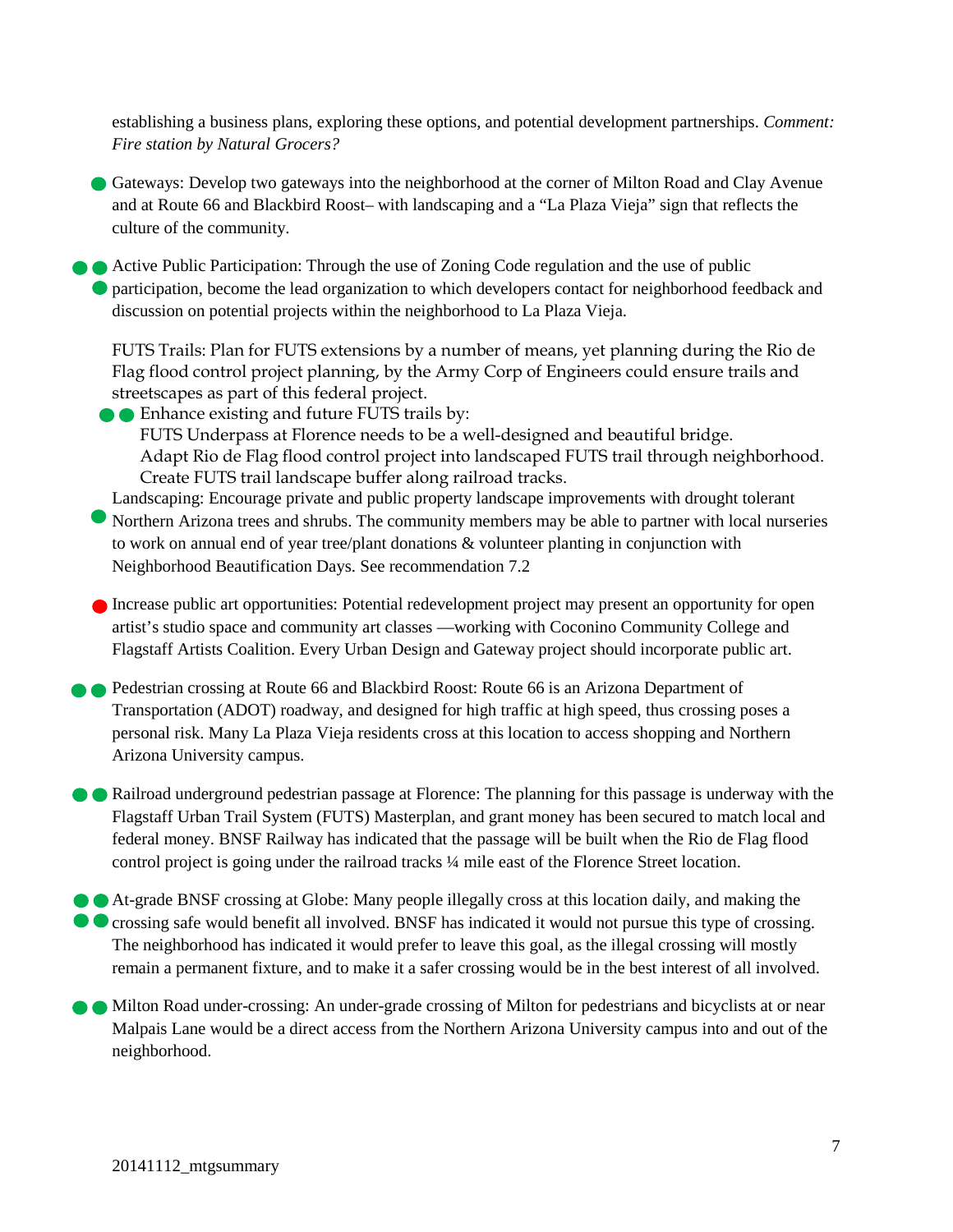Traffic Calming: Traffic calming on Phoenix and Clay Avenues, such as curb extensions, street trees, center island narrowing or pavement texture, as well as a sidewalk maintenance program is needed to improve pedestrian and bicyclists safety. To be coordinated with Streetscape Improvements

Infill Incentives: Create an infill incentive district, in which policies, outreach and education is geared to **e** encourage the right type of architecture, infrastructure and landscaping. Infill Incentives, as allowed by Arizona Law, could be upgrading sewer and water mains in anticipation of greater built densities of whole blocks; amortizing water and sewer taps; and assisting with infrastructure improvements, such as sidewalks and curb cuts.

Historic District: Create local historic district and create incentives to preserve older homes and buildings. ● See Phoenix's 'Adaptive Reuse Incentives'.

Overlay District: Develop an Overlay District for Plaza Vieja, under a Form Based Code to designate the 'core' higher density corridor and node (community center), medium density mixed-use infill, and lowerdensity historic preservation housing district.

Adopt Architectural Guidelines: Adopt a few crucial Architectural Guidelines to enhance what is already in the Zoning Code and apply them to residential and commercial infill and redevelopment projects.

**Front Porches and entrances** Appropriate building materials Residential landscaping requirements

Increase Home Ownership: Establish a housing goal of 40% ownership, 60% rental occupancy. La Plaza Vieja currently maintains 10% ownership and 90% rental properties. This ratio **•** presents a challenge in promoting a strong sense of community. Using many available tools through the City of Flagstaff and the non-profits, such as Bothands and Habitat for Humanity, the ratio of both residential and business owner occupied can change.

- Historic Preservation: Increase historic preservation opportunities. Property owners may tap
- $\bullet$  into rehabilitation and historic preservation incentives to assist in preservation efforts. Groups
- of historic property owners may want to work together in submit an application for a **O** preservation grant to the State Historic Preservation Office (SHPO) through the local Historic Preservation Officer at the City of Flagstaff. There is also rehabilitation funding available with the tools noted on page 42.
	- Mobile Home Redevelopment: Work with the property owner to develop a plan for mobile home park betterments.

Tier one – to install a sidewalk and street trees along Blackbird Roost. Tier two- replace uninhabitable structures with habitable ones; install play area for children. Tier three – complete redevelopment plan, but ONLY with residential relocation plan.

**• Property Maintenance Ordinance: The City of Flagstaff will work to establish an abandoned O** property policy and absentee landlord policy, as allowed by Arizona State Statutes. These may be more applicable as a Property Maintenance Ordinance.